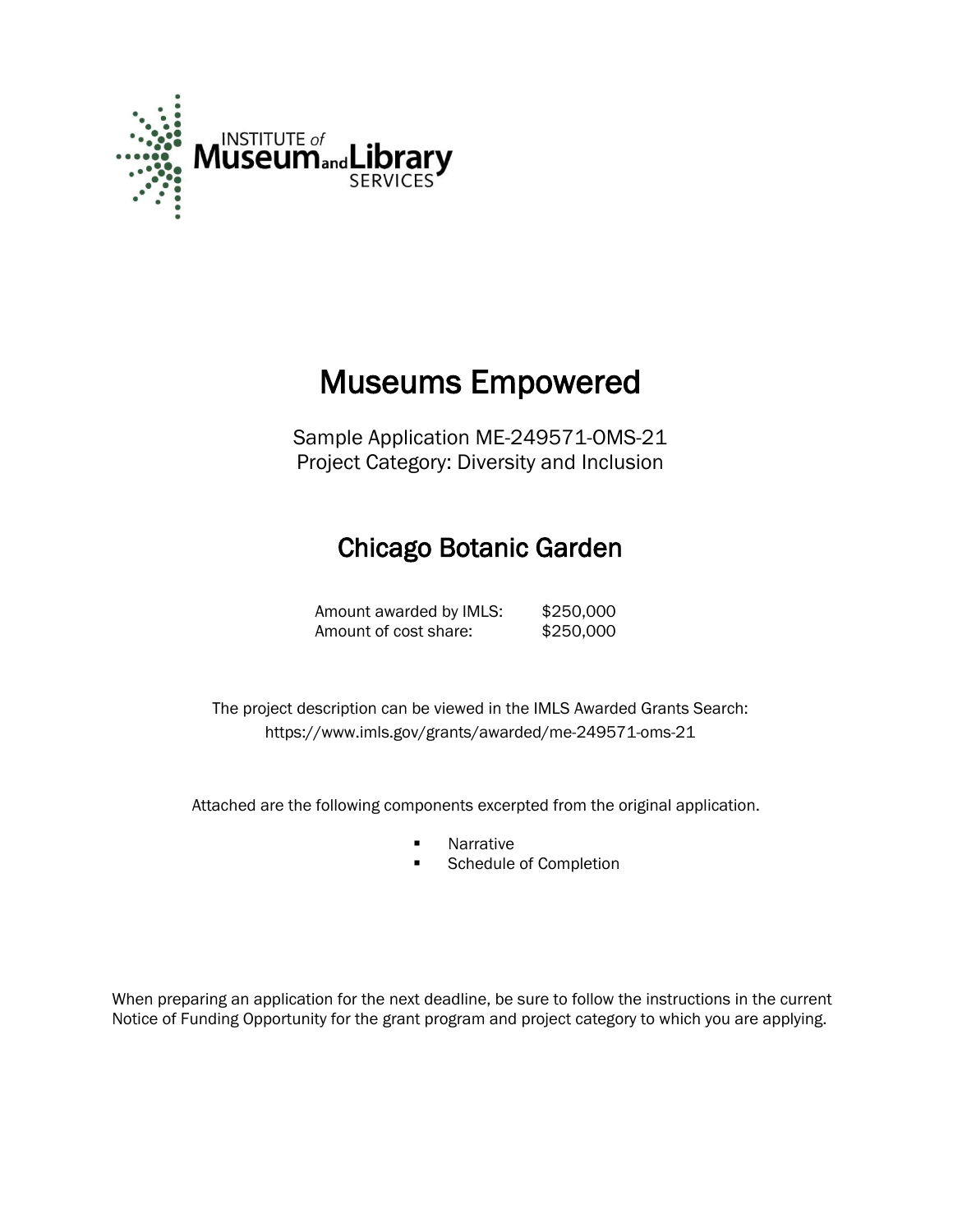#### **PROJECT JUSTIFICATION**

*Proposed project:* The Chicago Botanic Garden (CBG) seeks a 30-month, \$250,000 Museums Empowered grant from the Institute of Museums and Library Services (IMLS) Museums Empowered Diversity and Inclusion category. This project will build staff capacity in equity, diversity, inclusion, and accessibility, with the end result of developing a new interpretation framework. Through *A Garden Made for You: Framing Interpretation through Equity, Diversity, Inclusion, and Accessibility (EDIA)* CBG will build staff capacity to understand EDIA principles and value their benefits, develop a new lens for CBG's interpretation framework, pilot and evaluate new exhibitions that highlight nondominant populations and perspectives, and share best practices with botanic gardens and museums.

*Need, Problem, Challenge:* The Chicago Horticultural Society (Society), which operates the Chicago Botanic Garden, was founded in 1890 to "encourage and promote of the practice of Horticulture in all its branches and fostering of an increased love of it among the people." Its early activities were the production of monumental flower and botanical shows featuring plants and flowers never seen before by the public. While hoping to develop a permanent garden along the lakefront in downtown Chicago, those plans fell through and CBG founders identified a home 24 miles north of downtown. In 1972, CBG was founded as a public/private partnership between the Society and the Forest Preserves of Cook County in Glencoe, Illinois on Chicago's North Shore, then and now one of the most affluent and highly educated areas in the U.S.

While CBG has an interpretive plan developed in the mid-1990s, it falls short in three ways. First, it is not reflective of current media, methods, or best practices in interpretation. Second, it is not comprehensive or applied consistently across the institution. Finally, and most importantly, it lacks a cross-cultural perspective and attention to narratives other than those of dominant cultures. For example, the existing plan guided the development of signage describing the statue of Carolus Linnaeus in CBG's Hertitage Garden. It recognizes him for creating the universal system for classifying plants and other living things, but ignores his support of racial stereotypes used to justify slavery and indigenous genocide using this same system. An interpretive framework responsive to EDIA is crucial to CBGs ability to create a place where people feel more than welcome—where they know it is a place for them.

CBG's White-dominant history and location in an affluent suburb have created obstacles to diversifying the staff, board, and visitor and program participant demographics. An audience survey conducted in 2018-19 revealed that only 24% of CBG members agreed strongly with the statement, "CBG is inclusive," while almost 30% of nonmember visitors and 20% of members disagreed. CBG faces the same challenges as the museum community nationwide; only 9% of museum visitors are people of color, despite comprising 23% of the population (American Alliance of Museums 2018). CBG fares only slightly better, with 13% of its visitors indicating they were non-White or biracial. The American Public Gardens Association (APGA) recognizes that U.S. public gardens were largely developed by and for White people. Their dominant narratives do not encompass or honor the roles gardens, gardening, and nature have played in every civilization throughout history.

Audience research on perceptions of CBG's inclusivity inspired a commitment to strengthening EDIA principles and practices to serve, engage, and reflect demographics of the region. One of the first steps taken was a successful application to the American Alliance of Museums' Facing Change: Advancing Museum Board Diversity and Inclusion initiative. All-staff meetings held over the summer exposed challenges and opportunities for CBG to move beyond the language honoring diversity and inclusion to ensuring that these principals are well-understood and put into practice. Some staff expressed concerns that the White-dominant narrative is unknowingly reinforced. It became clear that staff are underserved by the current unexamined organizational culture, and they are eager to develop themselves personally and collectively. CBG has an opportunity and obligation to empower, enlighten, and engage staff to think critically and inclusively about their work and how they serve the public. CBG understands the need to build staff capacity, awareness, and understanding of EDIA principles, language, and strategies before change in its interpretive framework—the narratives and stories that guide the visitor experience—can substantively occur. An EDIA Employee Resource Group was formed this fall 2020, to address issues of EDIA in CBG's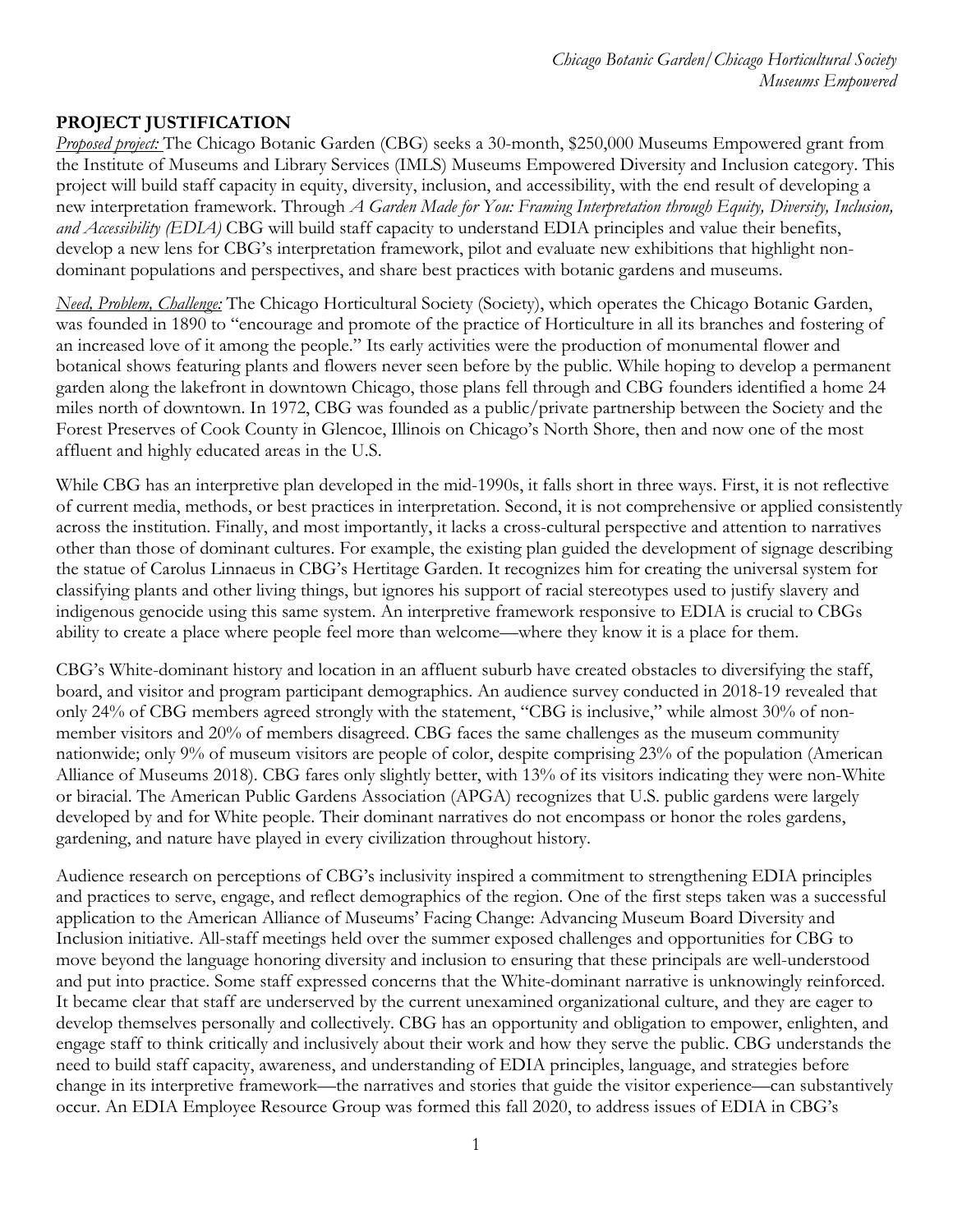organizational culture and guiding documents. In doing this work CBG has adopted the American Association of Museums definitions of EDIA and those are the definitions referred to in this narrative: *Diversity* is all the ways that people are different and the same at the individual and group levels. *Equity* is the fair and just treatment of all members of a community. *Inclusion* is the intentional, ongoing effort to ensure that diverse individuals fully participate and that diverse participants are valued as respected members of a community. *Accessibility* is giving equitable access to everyone along the continuum of human ability and experience.

*Beneficiaries*: **CBG staff** will benefit from training activities associated with a deeper understanding of what it means to become an equitable and inclusive individual and organization. They will become versed in EDIA content and application, and will learn how to integrate it into their work. They will better understand how people of different backgrounds learn and engage with their environments, and why change is important, not only for CBG's future but because it enriches the experience for everyone. **Visitors and program participants** of all ages, abilities, socioeconomic levels, races, and cultural backgrounds will experience CBG as a place that takes into consideration their desires, values, and beliefs. They will better understand the CBG's mission of cultivating the power of plants to sustain and enrich life, and how they can benefit from it. Visitors and program participants will benefit from being a part of a community that recognizes, values, and offers new narratives, knowledge, depth, and perspectives. **CBG** will benefit from a consistent approach to mission-based programming and the ability to connect with, learn from, and engage diverse audiences. Key to this work will be partnering with local community organizations representing populations that are not currently a part of CBG's dominant narrative. CBG will become more knowledgeable and skilled in honoring, respecting, and including diverse audiences in new exhibitions, programs, signage, and ways of interacting with the public. CBG will benefit from the evolution to a more honest, equitable, diverse, and inclusive workplace culture, which supports recruitment, retention, and capacity for exploration and change. Finally, the **broader garden and museum community** will benefit through broad distribution and sharing of processes, frameworks, programming, exhibitions, and communications strategies developed as a result.

*Advancement of CBG Strategic Plan:* CBG's ambition, spelled out in its 2019-2023 strategic plan, is to be globally recognized for its role in offering plant-based learning experiences that shape how people value, perceive, and care for the environment. CBG recognizes this ambition will not be achieved if the narrative framework is oriented toward a dominant culture. Two of five identified strategic priorities address diversity, equity, and inclusion. This includes, "To expand CBG's reach to engage more people in the full breadth and depth of our work." Relevant substrategies include, "Grow and diversify audiences in order to attract the next generation of members, visitors, and donors," and "Provide a welcoming, inclusive experience for all who visit." *A Garden Made for You* also addresses the strategic priority to "Make certain that our people and our processes are capable of meeting the needs of a large, forward thinking, and evolving organization." This project, for the first time, will build the capacity of staff with training, skill sets, and greater understanding and awareness needed to ensure that all programs and services are truly inclusive and reflective of the audiences CBG currently serves and seeks to serve. Staff will be empowered and supported in responding to audience needs, interests, and possibilities, while maintaining a consistent missionfocused message.

*Alignment with Museums Empowered/Diversity and Inclusion Category:* The initiative develops and strengthens competencies among staff to develop a new interpretive framework that incorporates diversity and inclusion objectives. The process of applying a mission-based interpretive framework through an EDIA lens will develop and strengthen staff competencies, comfort, confidence, and commitment to aligning CBG's programs and services in ways that take into account different cultural and other perspectives for the benefit of all. *A Garden Made for You* will empower CBG staff to critically evaluate current programs and services, to create an organizational culture that values EDIA principles and change, and to produce visitor experiences that reflect that commitment.

#### **PROJECT WORK PLAN**

*Activities: A Garden Made for You* will take place over 30 months from October 1, 2021 through March 31, 2024. CBG will develop staff capacity to incorporate EDIA into its interpretive framework. Project goals are to: 1) build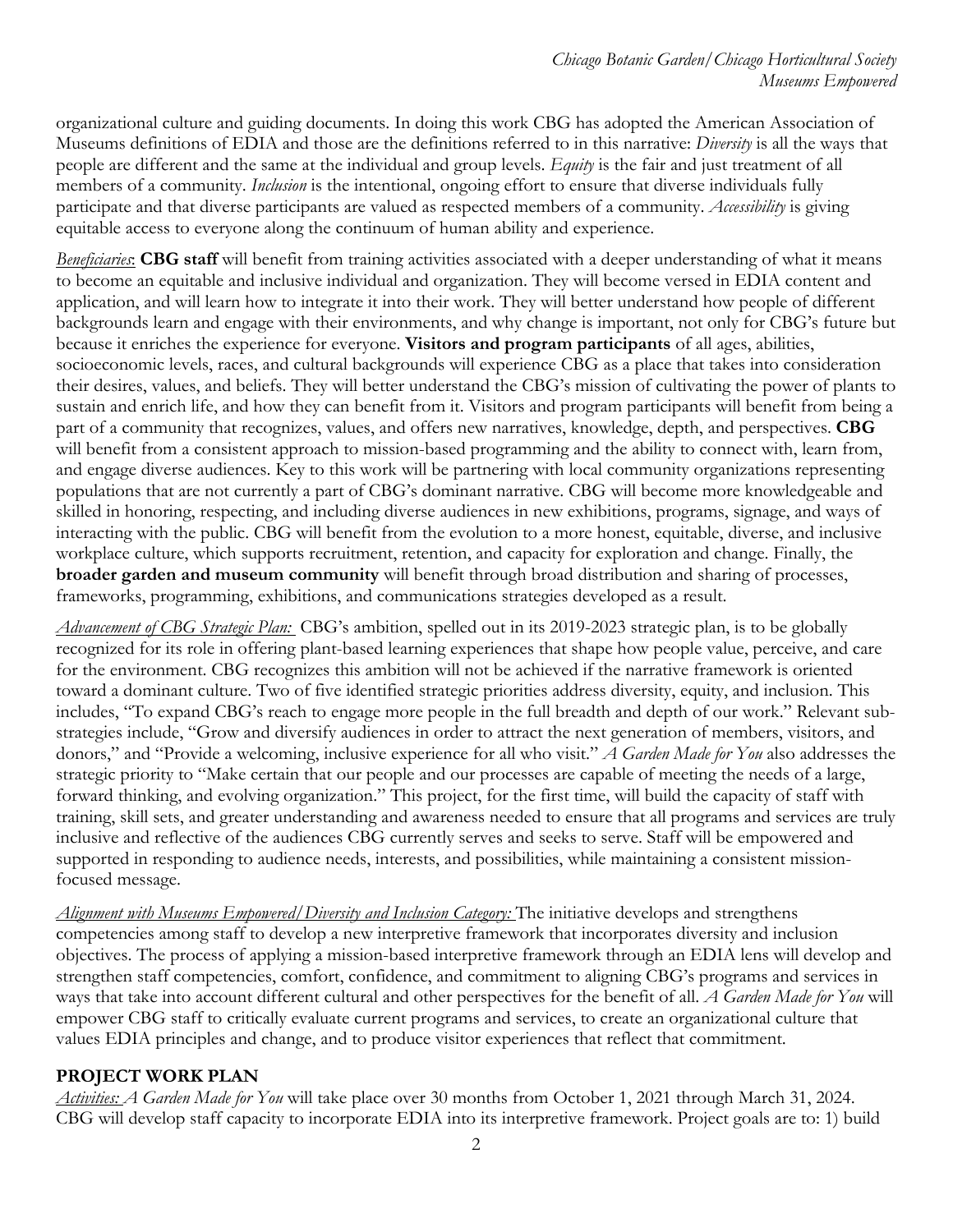staff capacity to apply CBG's interpretive framework using an EDIA lens and 2) develop a framework and process that allows CBG to create interpretation that connects current and potential audiences to the organization's mission while honoring their cultures, abilities, backgrounds, and lived experiences.

Project components will include 1) hiring a consultant to facilitate staff training and support the development of an EDIA lens to CBG's mission-based interpretation framework; 2) partnering with community organizations representing diverse constituents to seek input and guidance on shaping the interpretative framework with EDIA principles; 3) applying the new interpretation framework to the development and evaluation of three seasonal exhibitions created in collaboration with community organizations; and 4) establishing internal process documentation used to create future exhibitions and a guide that can be shared broadly with the botanic garden and museum community.

*Pre-Work*: CBG has begun to address the immediate need for EDIA staff capacity-building within the organization through the formation and regular meetings of the EDIA Employee Resource Group. They are leading staff efforts to understand existing organizational culture and create a shift that prioritizes EDIA amongst staff. This group will gather staff input on community culture, including actions that support EDIA and those that do not. They will also examine CBG's mission, belief statements, and other guiding documents with an EDIA lens, making recommendations to executive staff accordingly. While the Group will focus on EDIA at the staff level, CBG will appoint and convene an interdepartmental Interpretation Framework Team in early 2021 that will focus on the journey of external populations that interface with the organization. Led by the director of interpretive programs and comprised of staff reflecting various levels of seniority and types of positions, the team will represent departments that are directly or indirectly public facing, as outlined in the staffing section. This team will identify potential museum interpretation frameworks and those addressing EDIA, with the goal of learning from others.

# Phase 1: Research and Prepare Staff (6 months, October 2021-March 2022)

CBG will identify a consultant to support the initiative. They will guide in the development of strategies, timetables, and implementation steps, initially and on an ongoing basis, to ensure that CBG's interpretive framework meets project and institutional EDIA goals and that staff capacity is built every step of the way. The consultant will support the Interpretation Framework Team, lead department level focus groups to capture staff perceptions of the visitor experience—ensuring that all staff have opportunities to learn, engage, and contribute to the formation of a new interpretation framework that encompasses EDIA. CBG staff, in partnership with the consultant, will identify, research, and adopt existing models with proven outcomes and incorporate best practices.

Initial Staff EDIA Training (October 2021 – January 2022). CBG will plan and hold a kickoff workshop for the Interpretation Framework Team, supported by the EDIA consultant. This facilitated weeklong workshop will include discussion and evaluation of how CBG's mission, belief statements, strategic plan, and approach to interpretation can be informed by an EDIA approach. Team members will serve as department liaisons to ensure the work is communicated broadly throughout CBG; all-staff will be updated at quarterly meetings to ensure engagement with the initiative. A series of facilitated training sessions will be planned and held for all staff whose job responsibilities involve interfacing with the public or providing content to those who do. While target staff and workshop configuration will be determined with the consultant's expertise, the following departments will receive training: interpretation, visitor programs, exhibitions, education, communications, science, horticulture, collections, and development. Workshop topics will explore personal bias and assumptions, staff perceptions of institutional narrative, and examples of successful and unsuccessful communications and interpretive strategies. They will focus on the universal benefits of prioritizing diversity and equity in public narratives. The work with the consultant will prepare staff to use evaluative information—both quantitative and qualitative—to adapt programming accordingly. The consultant will provide guidance as the group compiles community input and creates the EDIA framework.

Seek and Compile Community Partner and Expert Input (October 2021 - May 2022). Research suggests the need for authentic and intentional engagement practices to ensure that community interests and perspectives are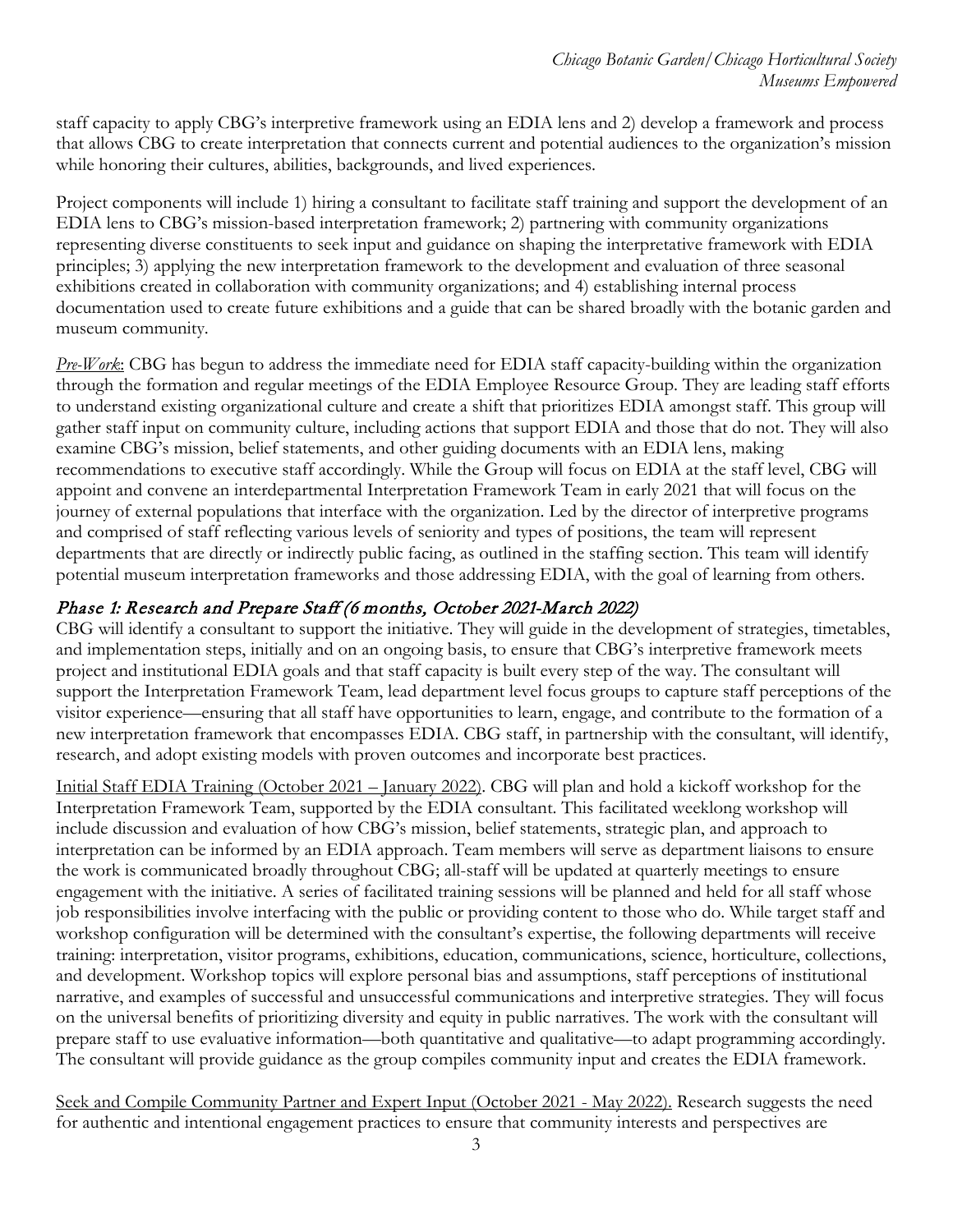prioritized as much as institutional goals (Latino Audiences: Embracing Complexity 2017, Garibay, Lannes, and Gonzalez). Recognizing that authentic collaboration is crucial, the Interpretation Framework Team will seek input from partners with expertise in place-based learning, culturally relevant programming, traditional ecological knowledge, and who represent diversity in age, ethnicity, and life experience. This will clarify misperceptions about how to serve and engage diverse populations, and help CBG staff think creatively and critically about audience engagement. By framing community engagement as a reciprocal relationship, these partnerships can persist beyond completion of this stage, with long-term benefits for both organizations. Expertise and feedback gained from these initial activities will be combined into a summary report that can then guide the development of the EDIA lens in Phase 2.

## Phase 2: Develop the CBG EDIA lens (5 months, March 2022 - July 2022)

Develop the CBG EDIA Lens (*March 2022 - July 2022).* The Interpretation Framework Team will compile and analyze research on successful interpretation and EDIA approaches identified during the pre-grant phase and from conversations with community partners. This will include 1) identifying commonalities across successful approaches; 2) prioritizing approaches that directly address issues facing museums, nature-based, and environmental science organizations; and 3) assessing the level of complexity of application, ensuring that the end result is usable. Throughout this process, the Team will receive regular input from the EDIA Employee Resource Group, and will consult monthly with community partners. This process will result in a defined structure and process for assessing current practices through an EDIA lens and developing new interpretation within CBG's mission-based framework.

Train Public-facing Staff to Apply the New CBG EDIA Lens in their Work (July 2022 - August 2022). Once the framework and process for applying it is complete, staff who interact with the public both directly and indirectly will participate in workshops to disseminate both the framework and process across the organization so all are able to use it effectively, thus generating organizational change. Training will be designed in response to the research on organizational culture and community feedback. While activities will depend on the results of prior work, they might include case study analysis of CBG or other organizations' interpretation, or discussion of how applying the framework might change decisions about content or storyline based on consideration of impact rather than intention. Training will be incorporated into new employee on-boarding, and will be delivered annually to existing staff to ensure ongoing consistent application and effective organizational change.

## Phase 3: Piloting and Evaluating New EDIA Interpretation Initiatives (July 2022 – November 2023)

The EDIA framework will be applied and refined iteratively to ensure it successfully accomplishes the development of interpretation and communications that are responsive to multiple cultures and life experiences and are accessible physically, cognitively, and culturally. Because successful collaboration reimagines the role of the community members where they are actively taking part in the decision-making process (Community Engagement Guidelines for Excellence, NAAEE, 2017), CBG will work with community partners to guide the development of exhibition and programming concepts. This strategy will honor and allow space for non-dominant voices throughout the collaborative interpretation and exhibition design process. Exhibits will be planned for spring, summer, and fall in 2023, in alignment with CBG's horticultural displays. Staff engagement in each exhibition will include: 1) developing a community guided interpretive concept using the EDIA process; 2) creating the interpretation, including a formative evaluation by community partners to ensure the exhibition is communicating what is intended and can be adjusted if necessary; and 3) evaluating impact and audience response using a mixed methods approach, which might include observations and informal feedback from visitors, such as interviews, social media responses, comment books, and front-of-house staff feedback. Community contributions will be recognized in the interpretation itself, in any promotional materials, and on CBG's website where those exhibitions are described. While exhibition concepts will be guided by community voice, examples might include telling the story of the land on which CBG sits from a local indigenous perspective, or evaluating changing norms of accessibility through a critical interpretation of CBG's Buehler Enabling Garden, which was designed for people of all abilities.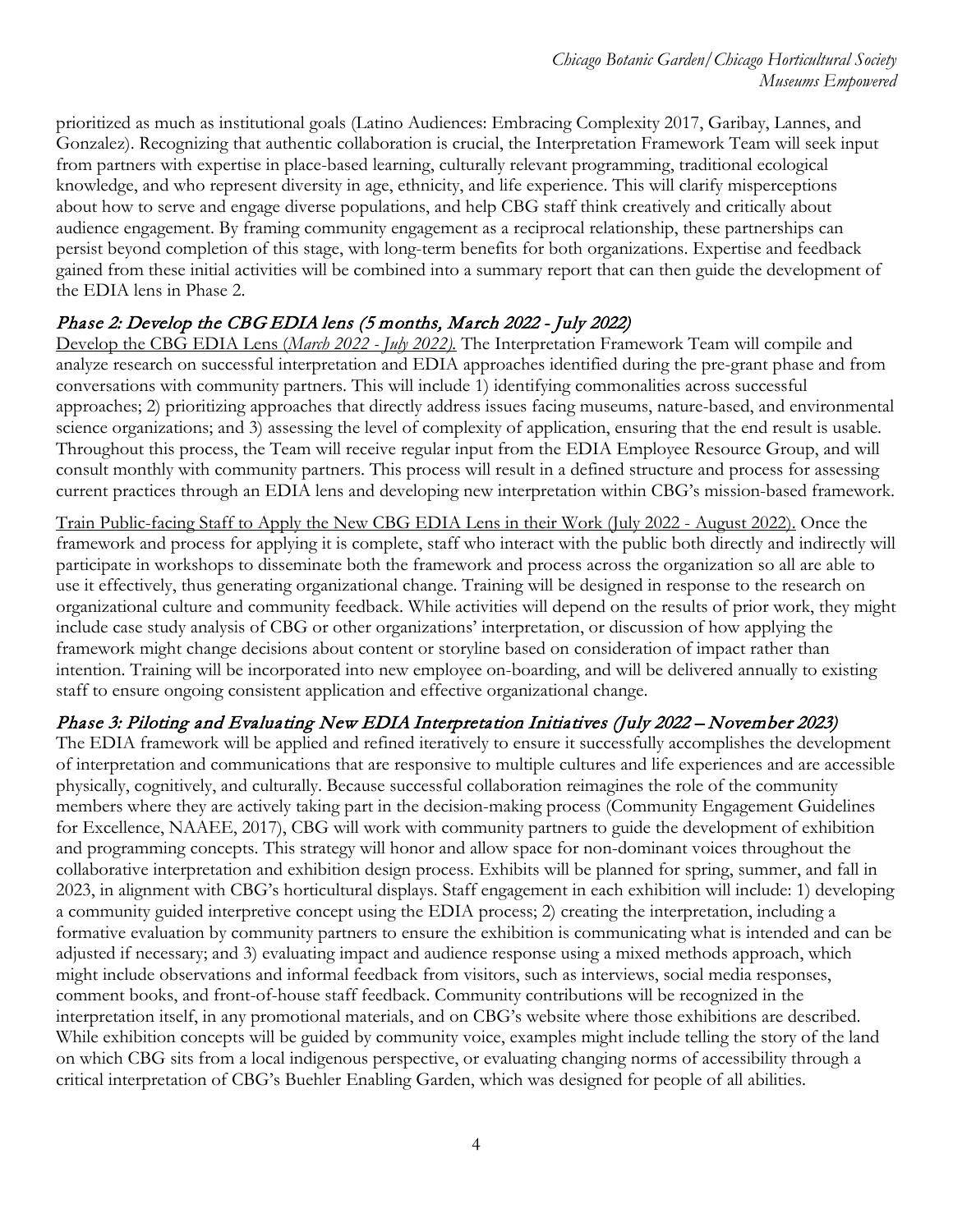# Phase 4: Sharing Best Practices (May 2023 - March 2024)

Compile Evaluation Results (May 2023 – October 2023). Each exhibition will be evaluated for outcomes and audience impact. These results will be synthesized as they are collected to gather lessons learned that can contribute to a better understanding of the process and to ensure the EDIA lens and process is flexible enough to support different types of uses and to evolve over time.

Gather Reflections from Staff on Process and Results (October 2023 – December 2023). Staff surveys will gather reflections on how the process of developing and applying the EDIA framework has impacted their ability to consider multiple perspectives. These results will also inform how new staff are on-boarded to the mission-based interpretive framework and the EDIA lens. This will ensure that practice continues.

Create Process Documentation and Application Guides for Broad Dissemination (January 2024 - March 2024). Formal process and documentation will be created by integrating both the results of the implementation and improvement process and staff reflections on the work. This documentation will serve as a guide for staff communicating with the public across departments and media to ensure that every interaction with audiences is designed intentionally, and with consideration for the multiplicity of CBG's audiences.

*Risks:* Many CBG members and visitors are comfortable with the current interpretive approach, which is limited to minimal signage, plant labels, and a regular schedule of horticultural events and exhibitions (e.g. Harvest Festival, Super Seed Weekend, and the Orchid Show), plus communications oriented toward the dominant audience. The 2018-19 audience survey revealed that this audience visits CBG for its peace and beauty rather than for enlightenment or education. By explicitly applying an EDIA lens, recognizing and sharing voices that have been traditionally under-represented, CBG risks alienating visitors and members who are used to relating with CBG in certain ways. These risks are mitigated by the benefits of becoming a more welcoming, open, and culturally sensitive organization where people of all cultures, races, and life experiences can connect with plants and nature. All visitors will be exposed to new information, perspectives, and ways of experiencing a public garden.

#### *Project Staffing and Oversight:* Key CBG program personnel include:

- Jennifer Schwarz Ballard, Ph.D., CBG's vice president of Learning and Engagement, will oversee the project, serving as the project director (PD). She holds a Ph.D. in learning science from Northwestern University; she has been recognized with increasing responsibility at CBG over the past 15 years. She currently oversees interpretive programs, education, community engagement, and community science.
- Kristie Webber, director of interpretive programs, will serve as project manager. She holds a Master's of Education (Continuing Education) from the University of Illinois at Urbana Champaign, and has served CBG for 28 years leading and implementing visitor, interpretive, and public programs. She oversees full-time and seasonal staff, as well as an extensive year-round pool of interpretive volunteers.
- Beatriz Cañas, program manager of secondary education programs and project lead of CBG's EDIA Employee Resource Group, will provide expertise and guidance in implementing the EDIA components. She will serve as liaison between the EDIA Employee Resource Group, the Interpretation Framework Team, and senior staff. Cañas holds a Master's in Behavior Education and Communication, with a focus on environmental education/environmental justice from the University of Michigan and has eight years of experience working on diversity and inclusion initiatives.

The Interpretation Framework Team will be comprised of staff and leaders from CBG departments that develop and offer programs, services, and communications for the public; and/or provide content for those programs including the vice president of marketing, editorial director, graphic designer, the exhibitions manager, a librarian from CBG's Lenhardt Library, a scientist, a collections specialist, a horticulturalist, a development officer, two members from the EDIA Employee Resource Group, and potentially others to be identified.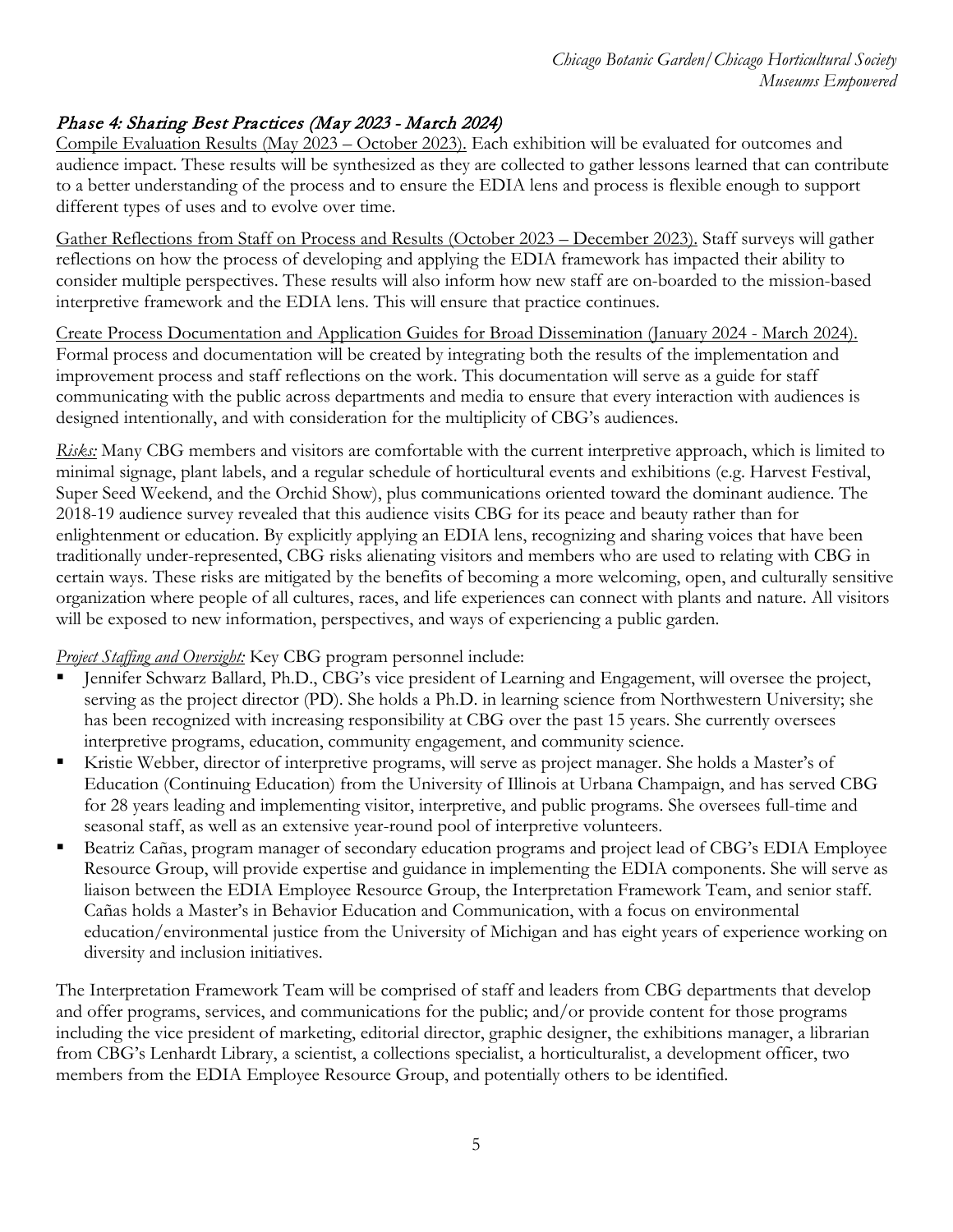The consultant will work with the project manager, PD, and the EDIA Employee Resource Group leader throughout the grant period. They will develop and facilitate initial staff training, support the creation of the EDIA framework, provide training to staff, and consult on its application to exhibitions. Examples of ways the consultant might support the initiative include: 1) helping with the identification and analysis of best practice interpretive frameworks from other organizations or 2) support with applying the framework to ensure diversity and inclusion is at the forefront of content, communications, and storyline decisions across the organization.

Sequence of Activities: The work will take place in the following phases. Please see the Schedule of work for a detailed timeline. Pre-work will take place December 2020-September 2021.

**1. Research and Prepare Staff (October 2021-March 2022)**: Engage the diversity consultant, project kickoff, initial staff training in EDIA, partner with organizations/individuals to seek input and guidance.

**2. Develop the EDIA lens (March 2022-July 2022)**: Synthesize audience, EDIA, and interpretation research; draft and test the framework; obtain formal approval from the executive leadership team.

**3. Pilot and Evaluate New EDIA Interpretation Initiatives (June 2022-November 2023)**: Train staff on framework, plan and implement three exhibitions, evaluate use of the framework.

**4. Share Best Practices (May 2023 - March 2024)**: Compile results of implementation and improvement, gather reflections from staff, and create internal documentation and external guide.

*Resources:* CBG is requesting \$250,000 for this 30-month project. This time allows for research, development of the framework and EDIA lens, and for a full growing season including three "test and learn" exhibitions applying the framework and allowing for evaluation and refinement. Components of requested funds include the following. The PD will spend 10% of her time overseeing the project, while it will make up 65% of the interpretation director's time. The EDIA project lead will also spend 10% time supporting the project. CBG is asking for funds from IMLS to support 19.5% of the interpretation director's time as well as 5% of the EDIA project lead. CBG is committed to this work and so all other staff will participate as part of their regularly scheduled hours, with time covered by CBG operating funds. IMLS support is also requested to hire a consultant to guide the project through the duration of the grant period. They will work with the project director to develop and facilitate initial staff training, support the creation of the EDIA framework, provide training to all staff once the framework is completed, and consult on its application to exhibitions. IMLS funds will also compensate community experts for their time and expertise. Funds are also requested for materials and supplies to create the three seasonal exhibitions that will be created as part of the EDIA framework development process.

*Tracking Progress:* The PD will be responsible for overseeing progress on the project and adjusting course where necessary. Key checkpoints and timelines will be reviewed with the project team, including the consultant, at the launch. Each key checkpoint will be divided into discrete tasks, which will be assigned, and deliverables reviewed, at monthly meetings with the Interpretative Framework Team and consultant. The interpretive programs director will check in with team members on a bi-weekly basis to ensure that any roadblocks are identified in a timely manner and progress stays on track and/or adjustments are made as needed. The interpretive programs director will also meet weekly with the PD to keep her appraised of any issues that arise so they can be addressed.

*Sharing Project Results*: Project results will be disseminated nationally and internationally through participation at relevant professional meetings and conferences including the American Public Gardens Association (APGA), Botanic Garden Conservation International (BGCI), American Alliance of Museums (AAM), and International Conference on Interpretation. Journal articles will also be submitted to *Roots*, the magazine of BGCI; *Journal of Interpretation Research*; and *Museum* magazine, the journal of the AAM. Additionally, the results will be shared via CBG's website, email communications, and disseminated to APGA members, including through their IDEA Committee and at their annual meeting.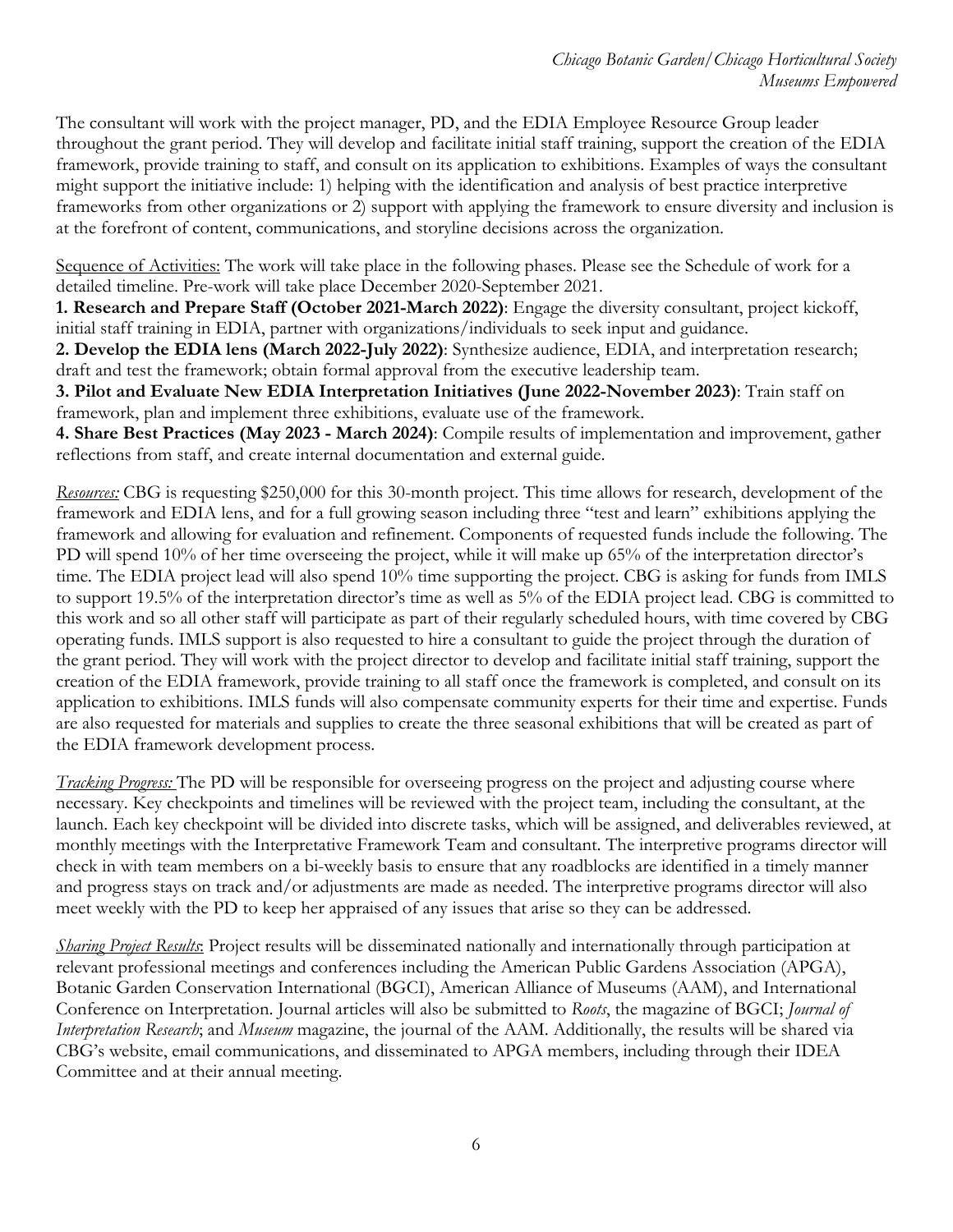#### **3. PROJECT RESULTS**

*Intended Results:* Goals of the project are to, 1) build CBG staff cultural competency by increasing awareness, understanding, knowledge, and skill in applying EDIA principles and practices, 2) develop a consistent, organization wide, interpretation framework that reflects an EDIA lens, 3) better serve a diverse public with culturally relevant programs, exhibitions, and communications, and 4) create botanic garden best practices, internal process documentation, and a guide that can be shared broadly with the museum community. The project aligns with IMLS agency level performance goals to, "Train and develop museum and library professionals," and, "Strengthen the capacity of museums and libraries to improve the wellbeing of their communities." The project aims to increase inclusivity by developing policies and partnerships that address barriers to collections, programs, and information, while increasing to knowledge through more effective and culturally relevant communications. CBG will evolve its relationship with the public and in turn, evolve its reputation and brand. The project will result in changes in knowledge, skills, and behaviors for both staff and CBG visitors.

Staff will improve their EDIA knowledge and skill in applying it in service of inclusive program design, enabling them to provide better and more accessible learning and engagement experiences. To assess impacts on staff, the project team will collect data using focus groups and surveys to measure knowledge and skill at assessing, adapting, and designing new offerings in light of EDIA goals. Pre-surveys, administered before the initial EDIA training, will provide a baseline on staff understanding of EDIA, implicit bias, and ability to critically assess programs with this lens. These surveys will be re-administered to track changes in beliefs, attitudes and behaviors. Additionally, exhibition evaluation will be used to assess staff's ability to apply the EDIA framework successfully to develop exhibitions that are inclusive and accessible.

Changes in knowledge, skills, and behaviors for CBG visitors and others who interact with CBG-generated content will be measured against the existing baseline data collected in 2018 visitor surveys in combination with perceptions of CBG provided in initial conversations with community partners. A mixed methods approach will be used to evaluate audience response to and impact of the exhibitions and communication created using the EDIA lens. Depending on the context this might include surveys, observations, informal feedback from visitors, personal and/or online interviews, social media responses, comment books, and/or front-of-house staff feedback. Audience research could demonstrate increased perceptions of CBG as inclusive, as well as other determinants of success. Community impacts will be evaluated by measuring the development of mutually beneficial community partner relationships and any resulting collaborations.

*Tangible Products*: The project will result in three deliverables: First an internal document that includes a) goals for interpretation in the context of EDIA, b) a framework for applying those goals to interpretation and communications, and 3) the process by which that framework is applied. Second, it will result in three seasonal exhibitions using the framework developed in collaboration with community partners, and third it will result in a guide on the process and the framework that can be shared broadly with the museum community. Applying an EDIA lens to CBG's interpretive framework will allow CBG to become a more inclusive organization by ensuring attention to the diverse perspectives, cultures, and life experiences of our visitors across CBG's programs. Creating a formal process for interpreting CBG's collections, exhibitions, the visitor experience, and communications through an EDIA lens will ensure that it is considered consistently across program areas for greatest impact.

*Sustainability*: The interpretive framework and EDIA lens will be living documents flexible enough to guide interpretation and communications with visitors into the future as priorities shift over time. Both will be reviewed during strategic planning processes to ensure they stay relevant and continue to reflect the CBG's mission and values. The results of shifting CBG's long-held brand to one that truly honors and celebrates diversity and inclusion will result in new opportunities and relationships, more diverse staff and board members, and an ability to connect with and serve new audiences. Along with the benefits resulting from building staff capacity, confidence, and understanding, CBG will be better positioned to seek sponsorships and grants for future exhibitions and opportunities to engage, value, and inspire people of a multitude of backgrounds and lived experiences.